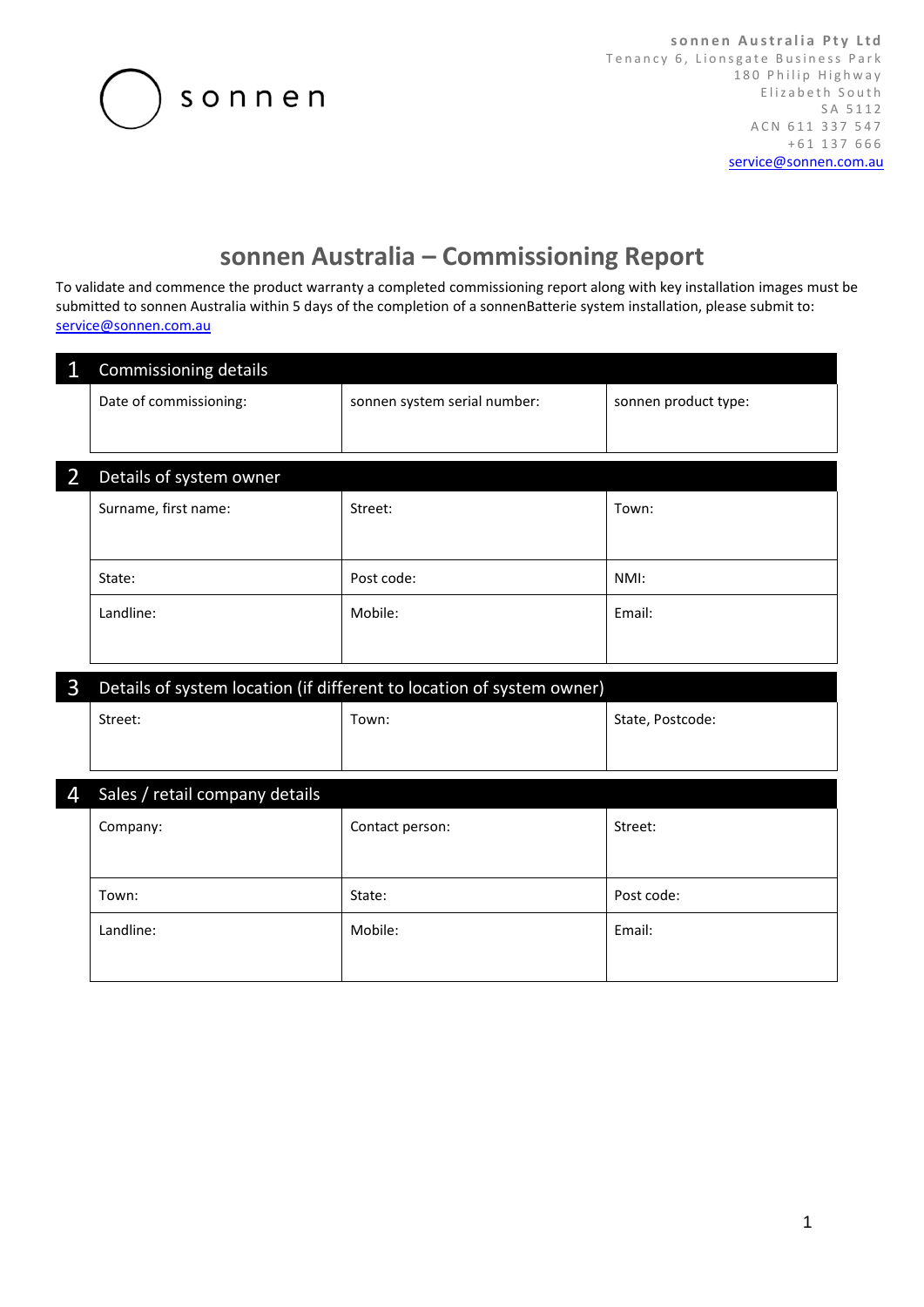

**s o n n e n A u s t r a l i a P t y L t d** Tenancy 6, Lionsgate Business Park 180 Philip Highway Elizabeth South S A 5 1 1 2 A C N 611 337 547 + 6 1 1 3 7 6 6 6 [service@sonnen.com.au](mailto:service@sonnen.com.au)

| 5              | Installation company (if different to the sales / retail company) |                        |                                        |  |
|----------------|-------------------------------------------------------------------|------------------------|----------------------------------------|--|
|                | Company:                                                          | <b>Contact Person:</b> | Street:                                |  |
|                |                                                                   |                        |                                        |  |
|                | Town:                                                             | State:                 | Post code:                             |  |
|                | Landline:                                                         | Mobile:                | Email:                                 |  |
|                |                                                                   |                        |                                        |  |
| 6              | Installer details                                                 |                        |                                        |  |
|                | Name:                                                             | Company:               | sonnen accreditation number:           |  |
|                |                                                                   |                        |                                        |  |
|                | Mobile:                                                           | Email:                 |                                        |  |
|                |                                                                   |                        |                                        |  |
|                |                                                                   |                        |                                        |  |
| $\overline{7}$ | VPP details                                                       |                        |                                        |  |
|                | Installation is part of a VPP                                     | <b>VPP Name:</b>       |                                        |  |
|                |                                                                   |                        |                                        |  |
| 8              | Site grid connection type                                         |                        |                                        |  |
|                | Single Phase<br>Split Phase                                       | 3-Phase                |                                        |  |
|                |                                                                   |                        |                                        |  |
| 9              | Earthing topology                                                 |                        |                                        |  |
|                | $TN-S$<br>$TN-C-S$<br><b>TT</b>                                   |                        |                                        |  |
|                | TN-C (standard MEN earthing arrangement)                          |                        |                                        |  |
| 10             | Details of PV system                                              |                        |                                        |  |
|                | Total kWp of AC-coupled PV system/s:                              |                        | AC coupled PV connection type          |  |
|                |                                                                   |                        | Single phase<br>Three phase            |  |
|                | Total kWp of DC-coupled PV systems:                               |                        | sonnen MPPT's used (hybrid only)       |  |
|                |                                                                   |                        | MPPT <sub>1</sub><br>MPPT <sub>2</sub> |  |
|                |                                                                   |                        | D <sub>th</sub>                        |  |

## 11 System details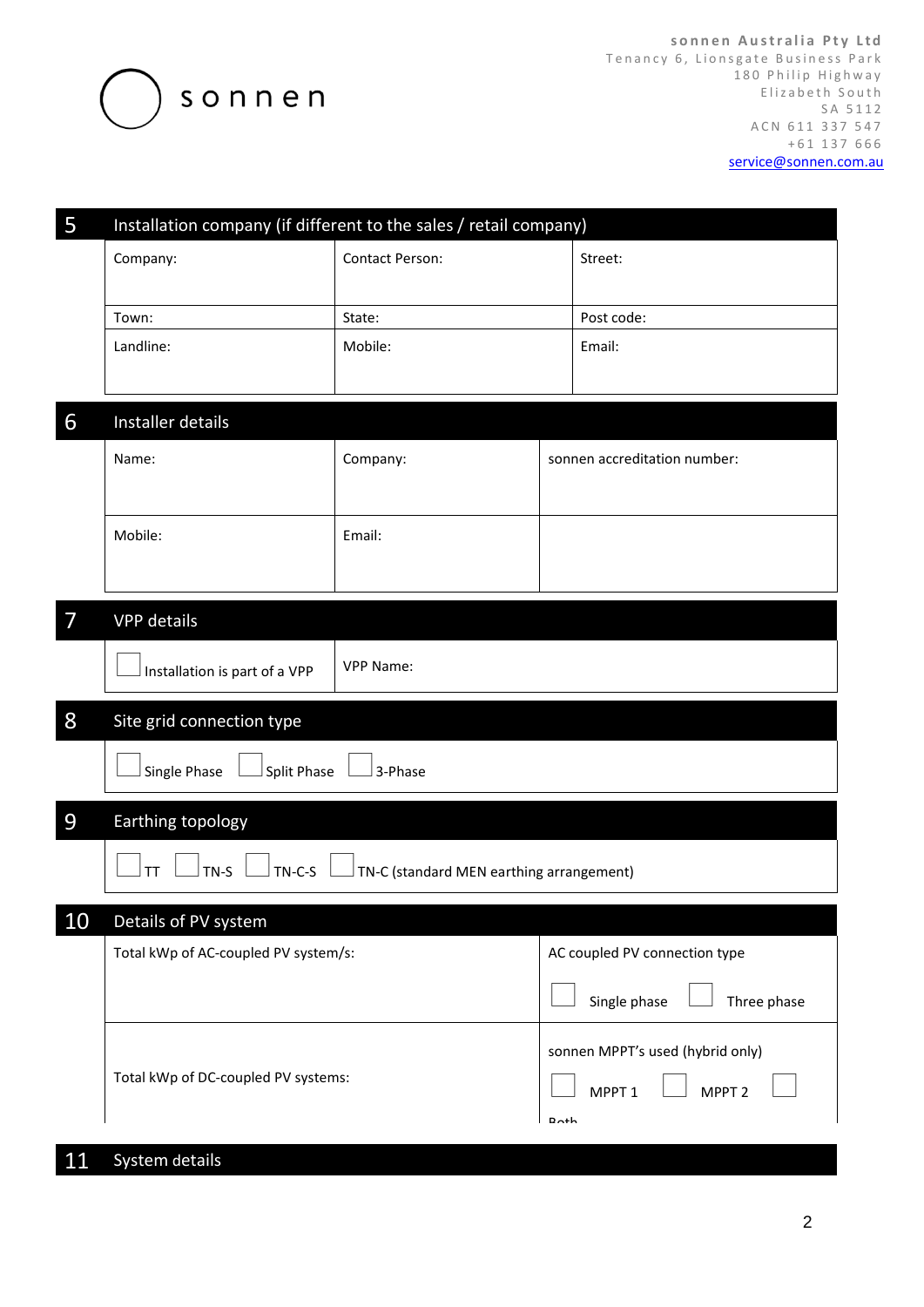

**s o n n e n A u s t r a l i a P t y L t d** Tenancy 6, Lionsgate Business Park 180 Philip Highway Elizabeth South S A 5 1 1 2 A C N 611 337 547 + 6 1 1 3 7 6 6 6 [service@sonnen.com.au](mailto:service@sonnen.com.au)

|    | Number of battery modules:      |                                |                                |
|----|---------------------------------|--------------------------------|--------------------------------|
|    | System configuration:           | Single system                  | Multiple sonnen systems        |
|    |                                 |                                | Series arrangement             |
|    |                                 |                                | Parallel arrangement           |
|    | CT configuration:               | <b>Grid Measurement</b>        |                                |
|    |                                 | <b>Consumption Measurement</b> |                                |
| 12 | Accessories details             |                                |                                |
|    | sonnenProtect:                  | Installed                      | Commissioned & verified active |
|    | sonnen Label kit:               | Installed                      |                                |
|    | Bollard, Mechanical protection: | Installed                      |                                |
| 13 | Installation verification       |                                |                                |
|    | Load test to check metering:    | Yes                            | Verified compliant             |
|    | MCB's installed for:            | sonnenBatterie Vac             | sonnen meter Vac               |
|    | DNSP grid settings applied:     | Yes                            | <b>No</b>                      |